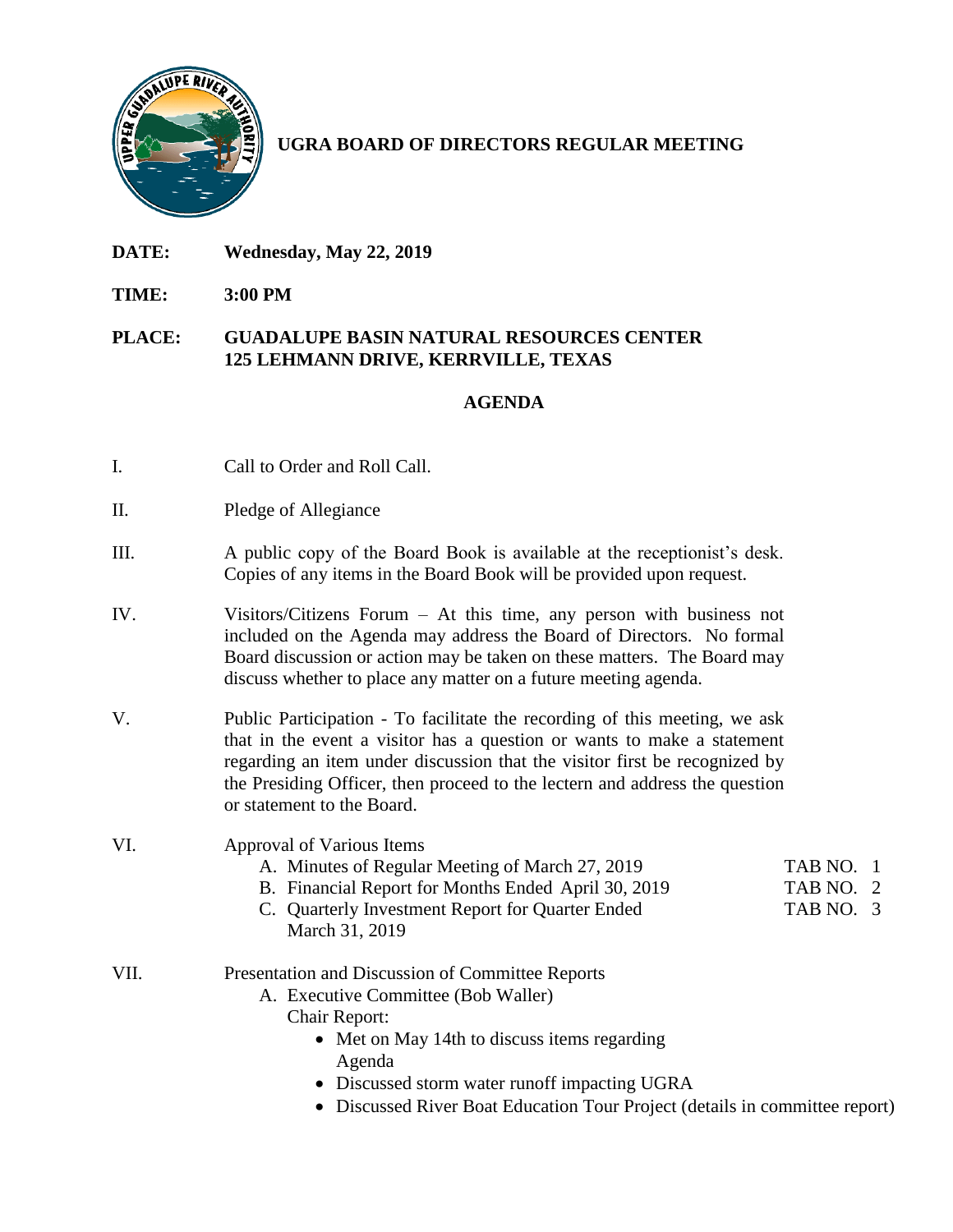- B. Outreach and Education Committee (Diane McMahon) Chair Report:
	- T-shirt Contest Update
	- Rain Garden Project Discussion with Dr. Jaber
	- 1st Place Friend of Conservation in the Texas Conservation "Area II" Awards Program
	- Arundo donax workshop on 05/13/19
	- EduScape tour with Kathleen Jackson
	- UGRA 2nd grade Science Day field trips conducted for Hunt, Ingram, Center Point, Foundations Academy, and local homeschool students
	- HCMG EduScape presentation

## Staff Report:

- Application update for Rainwater Catchment System Rebate Program
- C. Water Enhancement Program Committee (Bill Rector) Chair Report:
	- K-8 Update
	- Water Enhancement Cost Share Program Modification in Item IX.
	- K-8 Design Approval Process in Item X.

## Staff Report:

| • Application update for Water Enhancement through Brush |
|----------------------------------------------------------|
| <b>Management Cost Share Program</b>                     |

- D. Water Source Development Committee (Wayne Musgrove) Chair Report:
	- Quarry Conversion Project Update
	- River Boat Education Tour Project Update
		- Test Tour and Interpretative Talk on 04/08/19
		- Pro Forma Financial Statements being developed
		- Boat Fabrication Discussions

| VIII.<br>Presentation and Discussion of Activity Reports<br>A. Guadalupe Blanco River Trust (Wayne Musgrove/Diane McMahon)<br>• Update from $05/08/19$ meeting<br>B. Plateau Water Planning Group<br>• Update from $05/15/19$ meeting |                                                                                                 |           |  |
|---------------------------------------------------------------------------------------------------------------------------------------------------------------------------------------------------------------------------------------|-------------------------------------------------------------------------------------------------|-----------|--|
| IX.                                                                                                                                                                                                                                   | Discussion and Appropriate Action - Water Enhancement Cost<br><b>Share Program Modification</b> | TAB NO. 4 |  |
|                                                                                                                                                                                                                                       |                                                                                                 |           |  |

- X. Discussion and Appropriate Action K-8 Design Approval Process TAB NO. 5
- XI. Discussion and Appropriate Action 10-Year Employee Recognition: TAB NO. 6 Jay Savary & Travis Linscomb